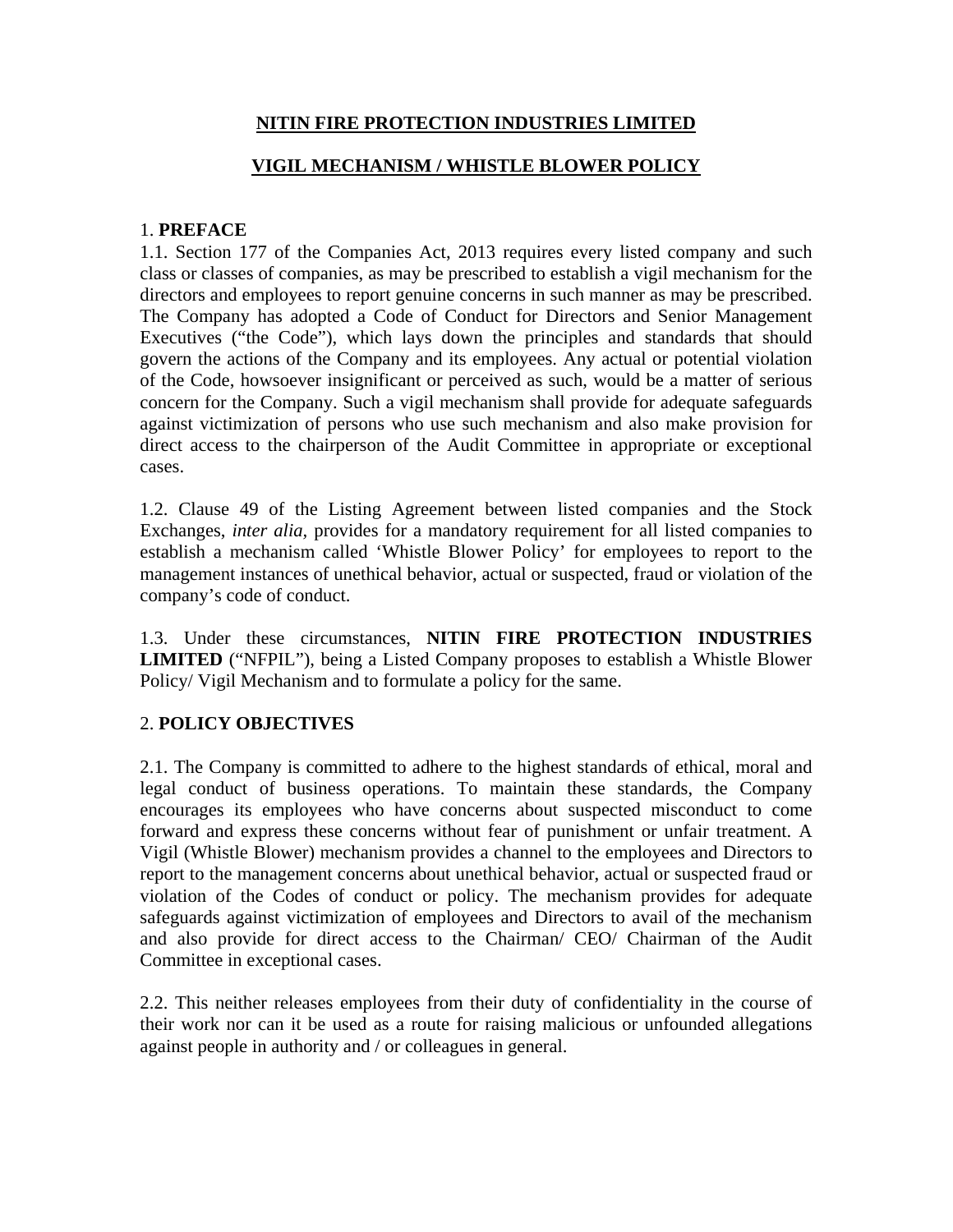### 3. **SCOPE OF THE POLICY**

3.1. This Policy covers malpractices and events which have taken place / suspected to have taken place, misuse or abuse of authority, fraud or suspected fraud, violation of company rules, manipulations, negligence causing danger to public health and safety, misappropriation of monies, and other matters or activity on account of which the interest of the Company is affected and formally reported by whistle blowers concerning its employees.

### 4. **DEFINITIONS**

4.1. **"Alleged wrongful conduct"** shall mean violation of law, Infringement of Company's rules, misappropriation of monies, actual or suspected fraud, substantial and specific danger to public health and safety or abuse of authority".

4.2. "**Audit Committee"** means a Committee constituted by the Board of Directors of the Company in accordance guidelines of Listing Agreement and Companies Act, 2013.

4.3. **"Board**" means the Board of Directors of the Company.

4.4. "**Company"** means the **NITIN FIRE PROTECTION INDUSTRIES LIMITED** and all its offices.

4.5. "**Code**" means Code of Conduct for Directors and Senior Management Executives adopted by **NITIN FIRE PROTECTION INDUSTRIES LIMITED**.

4.6. **"Employee**" means all the present employees and whole time Directors of the Company (Whether working in India or abroad).

4.7. "**Protected Disclosure"** means a concern raised by an employee or group of employees of the Company, through a written communication and made in good faith which discloses or demonstrates information about an unethical or improper activity under the title "SCOPE OF THE POLICY" with respect to the Company. It should be factual and not speculative or in the nature of an interpretation / conclusion and should contain as much specific information as possible to allow for proper assessment of the nature and extent of the concern.

4.8. **"Subject"** means a person or group of persons against or in relation to whom a Protected Disclosure is made or evidence gathered during the course of an investigation.

4.9. "**Vigilance and Ethics Officer**" means an officer appointed to receive protected disclosures from whistle blowers, maintaining records thereof, placing the same before the Audit Committee for its disposal and informing the Whistle Blower the result thereof.

4.10. "**Whistle Blower"** is an employee or group of employees who make a Protected Disclosure under this Policy and also referred in this policy as complainant.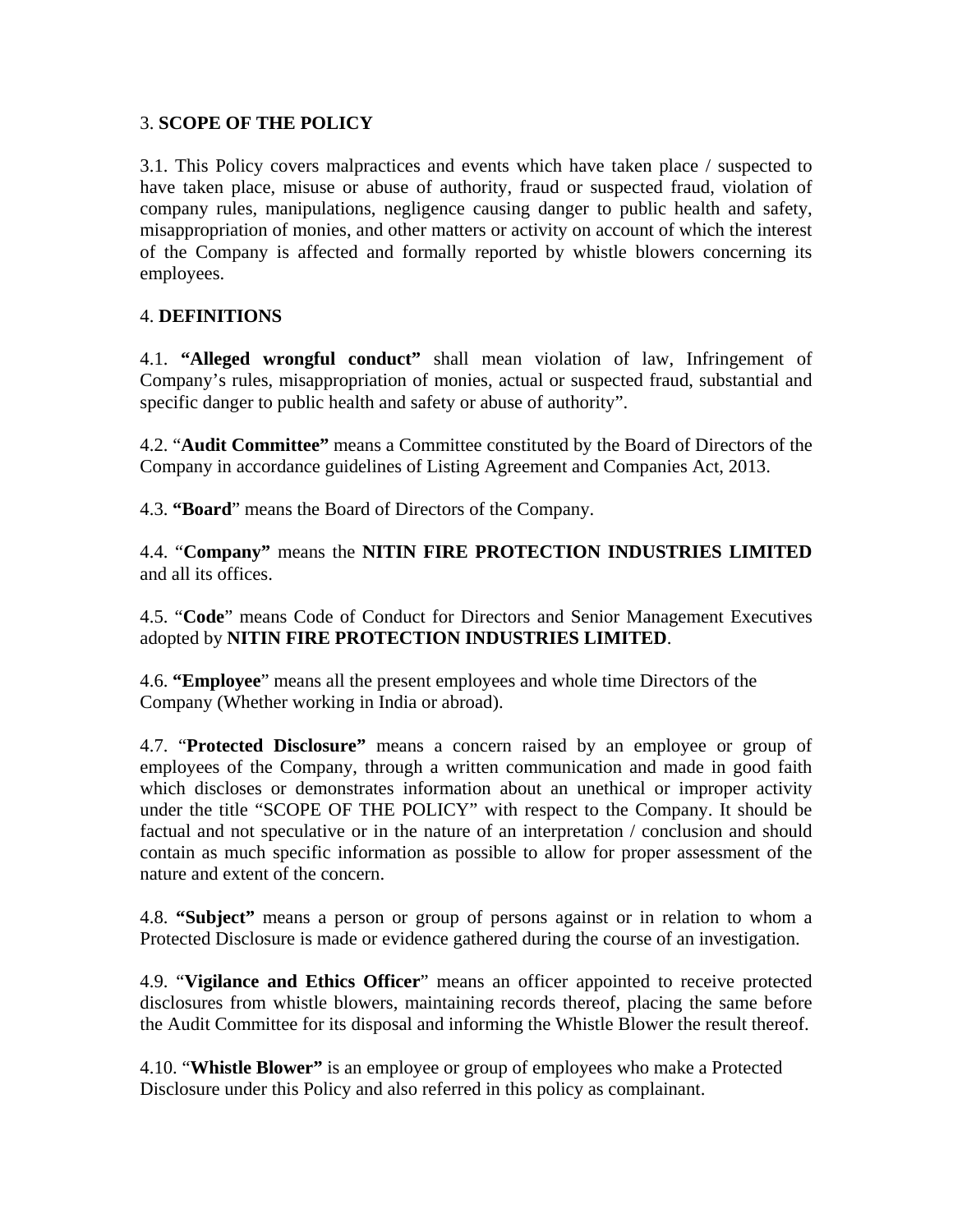### 5. **ELIGIBILITY**

All Employees of the Company are eligible to make Protected Disclosures under the Policy in relation to matters concerning the Company.

## 6. **RECEIPT AND DISPOSAL OF PROTECTED DISCLOSURES**.

6.1. All Protected Disclosures should be reported in writing by the complainant as soon as possible after the Whistle Blower becomes aware of the same so as to ensure a clear understanding of the issues raised and should either be typed or written in a legible handwriting in English.

6.2. The Protected Disclosure should be submitted in a closed and secured envelope and should be super scribed as **"Protected disclosure under the Whistle Blower policy"**. Alternatively, the same can also be sent through email with the subject **"Protected disclosure under the Whistle Blower policy".** If the complaint is not super scribed and closed as mentioned above, it will not be possible for the Audit Committee to protect the complainant and the protected disclosure will be dealt with as if a normal disclosure. In order to protect identity of the complainant, the Vigilance and Ethics Officer will not issue any acknowledgement to the complainants and they are advised neither to write their name / address on the envelope nor enter into any further correspondence with the Vigilance and Ethics Officer. The Vigilance and Ethics Officer shall assure that in case any further clarification is required he will get in touch with the complainant.

6.3. Anonymous / Pseudonymous disclosure shall not be entertained by the Vigilance and Ethics Officer.

6.4. The Protected Disclosure should be forwarded under a covering letter signed by the complainant. The Vigilance and Ethics Officer / Chairman of the Audit Committee/ CEO/Chairman as the case may be, shall detach the covering letter bearing the identity of the Whistle Blower and process only the Protected Disclosure.

6.5. All Protected Disclosures should be addressed to the Vigilance and Ethics Officer of the Company or to the Chairman of the Audit Committee/ CEO/ Chairman in exceptional cases. The contact details of the Vigilance and Ethics Officer is as under:-

**Name and Address – Shri Kamlesh Gandhi, Chief Financial Officer NITIN FIRE PROTECTION INDUSTRIES LIMITED 501, Delta, Technology Street, Hiranandani Gardens, Powai, Mumbai – 400076, India** 

**Email- cfo@nitinfire.com**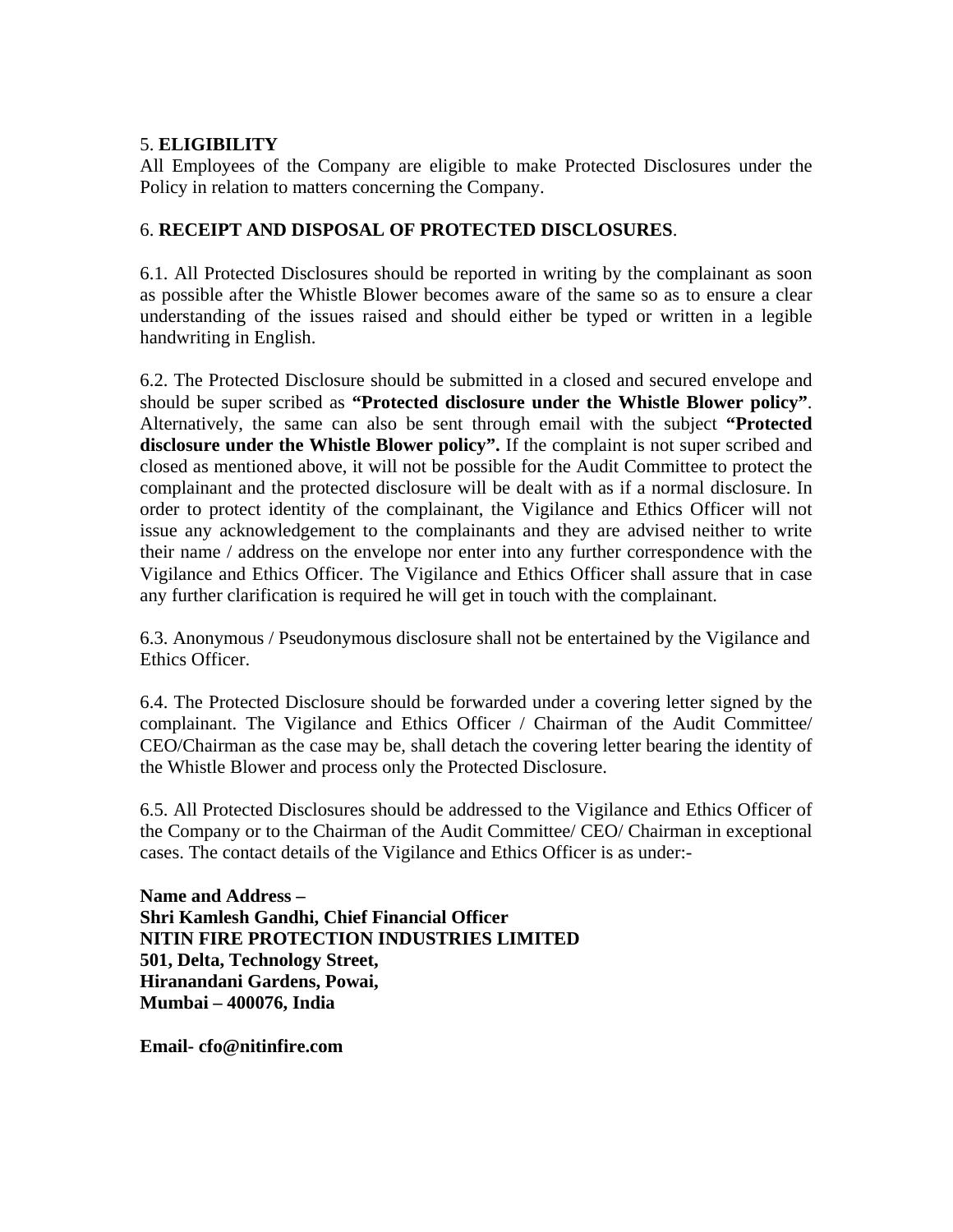6.6. Protected Disclosure against the Vigilance and Ethics Officer should be addressed to the Chairman of the Company and the Protected Disclosure against the Chairman/ CEO of the Company should be addressed to the Chairman of the Audit Committee. The contact details of the Chairman/CEO and the Chairman of the Audit Committee are as under:

**Name and Address – Shri Nitin M. Shah, Chairman NITIN FIRE PROTECTION INDUSTRIES LIMITED 501, Delta, Technology Street, Hiranandani Gardens, Powai, Mumbai – 400076, India Email- shahnitin@nitinfire.com** 

**Name and Address – Mr. R. M. Nayak, Chairman of the Audit Committee NITIN FIRE PROTECTION INDUSTRIES LIMITED 501, Delta, Technology Street, Hiranandani Gardens, Powai, Mumbai – 400076, India Email- cs@nitinfire.com** 

6.7. On receipt of the protected disclosure the Vigilance and Ethics Officer / Chairman/ CEO/Chairman of the Audit Committee, as the case may be, shall make a record of the Protected Disclosure and also ascertain from the complainant whether he was the person who made the protected disclosure or not. He shall also carry out initial investigation either himself or by involving any other Officer of the Company or an outside agency before referring the matter to the Audit Committee of the Company for further appropriate investigation and needful action. The record will include:

a) Brief facts;

b) Whether the same Protected Disclosure was raised previously by anyone, and if so, the outcome thereof;

c) Whether the same Protected Disclosure was raised previously on the same subject;

d) Details of actions taken by Vigilance and Ethics Officer / Chairman/ CEO for processing the complaint

e) Findings of the Audit Committee

f) The recommendations of the Audit Committee/ other action(s). 6.8 The Audit Committee, if deems fit, may call for further information or particulars from the complainant.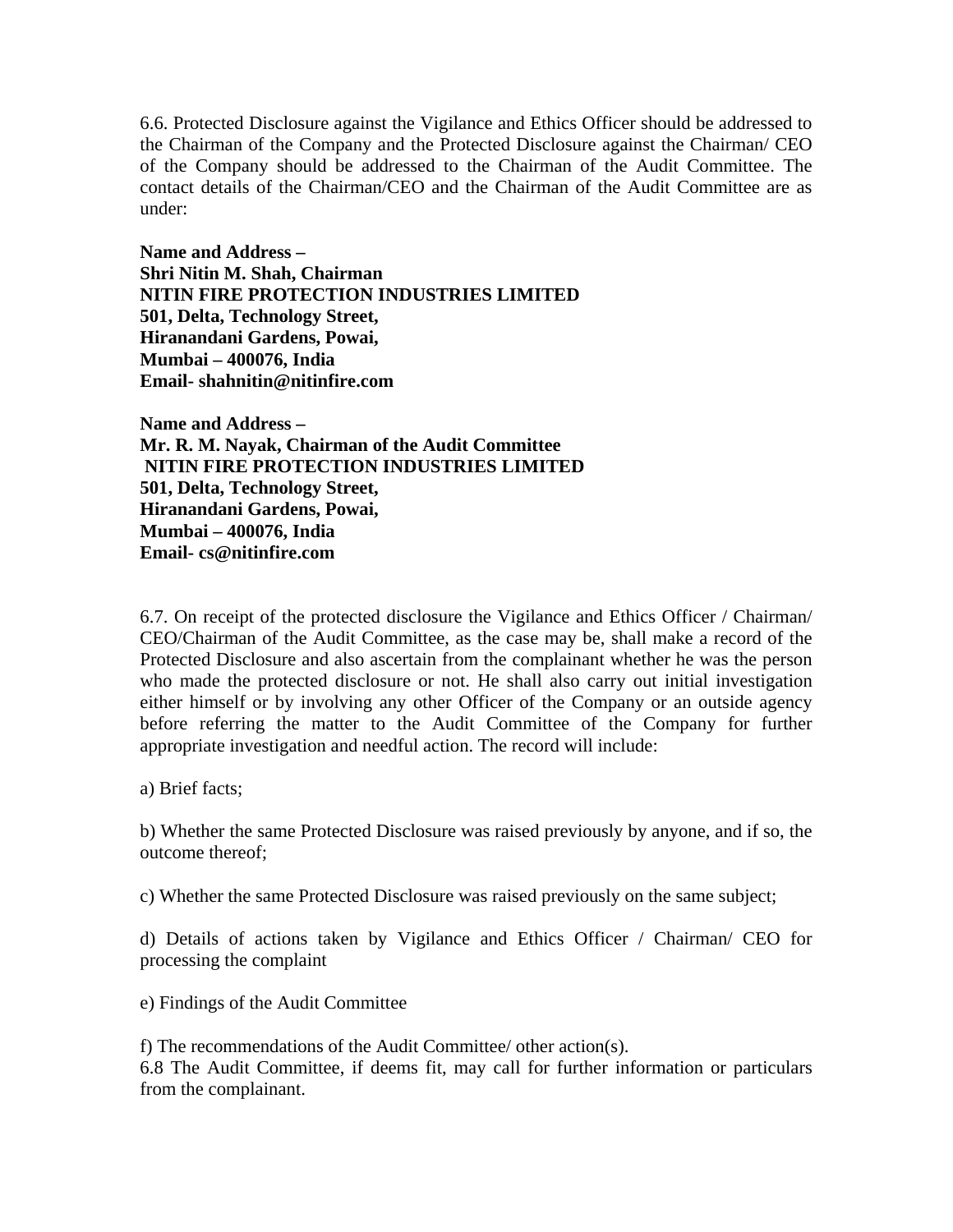### 7. **INVESTIGATION**

7.1. All protected disclosures under this policy will be recorded and thoroughly investigated. The Audit Committee may investigate and may at its discretion consider involving any other Officer of the Company and/ or an outside agency for the purpose of investigation.

7.2. The decision to conduct an investigation is by itself not an accusation and is to be treated as a neutral fact finding process.

7.3. Subject(s) will normally be informed in writing of the allegations at the outset of a formal investigation and have opportunities for providing their inputs during the investigation.

7.4. Subject(s) shall have a duty to co-operate with the Audit Committee or any of the Officers appointed by it in this regard.

7.5. Subject(s) have a right to consult with a person or persons of their choice, other than the Vigilance and Ethics Officer / Investigators and/or members of the Audit Committee and/or the Whistle Blower.

7.6. Subject(s) have a responsibility not to interfere with the investigation. Evidence shall not be withheld, destroyed or tampered with and witness shall not be influenced, coached, threatened or intimidated by the subject(s).

7.7. Unless there are compelling reasons not to do so, subject(s) will be given the opportunity to respond to material findings contained in the investigation report. No allegation of wrong doing against a subject(s) shall be considered as maintainable unless there is good evidence in support of the allegation.

7.8. Subject(s) have a right to be informed of the outcome of the investigations. If allegations are not sustained, the Subject should be consulted as to whether public disclosure of the investigation results would be in the best interest of the Subject and the Company.

7.9. The investigation shall be completed normally within 90 days of the receipt of the protected disclosure and is extendable by such period as the Audit Committee deems fit.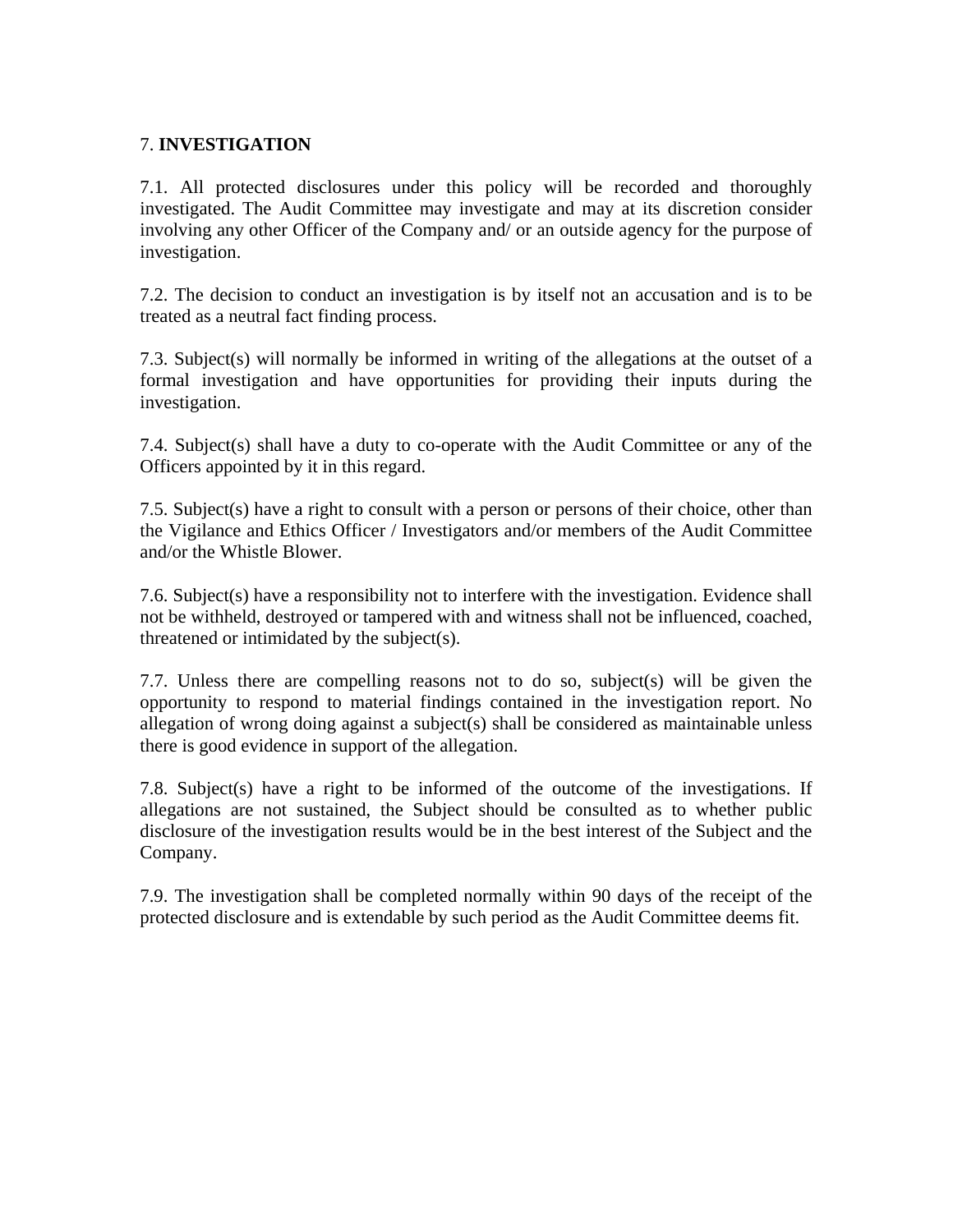#### 8. **DECISION AND REPORTING**

8.1. If an investigation leads the Vigilance and Ethics Officer / Chairman of the Audit Committee to conclude that an improper or unethical act has been committed, the Vigilance and Ethics Officer / Chairman of the Audit Committee shall recommend to the management of the Company to take such disciplinary or corrective action as he may deem fit. It is clarified that any disciplinary or corrective action initiated against the Subject as a result of the findings of an investigation pursuant to this Policy shall adhere to the applicable personnel or staff conduct and disciplinary procedures.

8.2. The Vigilance and Ethics Officer shall submit a report to the Chairman of the Audit Committee on a regular basis about all Protected Disclosures referred to him/her since the last report together with the results of investigations, if any.

8.3. In case the Subject is the Chairman/CEO of the Company, the Chairman of the Audit Committee after examining the Protected Disclosure shall forward the protected disclosure to other members of the Audit Committee if deemed fit. The Audit Committee shall appropriately and expeditiously investigate the Protected Disclosure.

8.4. If the report of investigation is not to the satisfaction of the complainant, the complainant has the right to report the event to the appropriate legal or investigating agency.

8.5. A complainant who makes false allegations of unethical & improper practices or about alleged wrongful conduct of the subject to the Vigilance and Ethics Officer or the Audit Committee shall be subject to appropriate disciplinary action in accordance with the rules, procedures and policies of the Company.

#### 9. **SECRECY / CONFIDENTIALITY**

9.1. The complainant, Vigilance and Ethics Officer, Members of Audit Committee, the Subject and everybody involved in the process shall:

9.1.1. Maintain confidentiality of all matters under this Policy

9.1.2. Discuss only to the extent or with those persons as required under this policy for completing the process of investigations.

9.1.3. Not to keep the papers unattended anywhere at any time

9.1.4. Keep the electronic mails / files under password.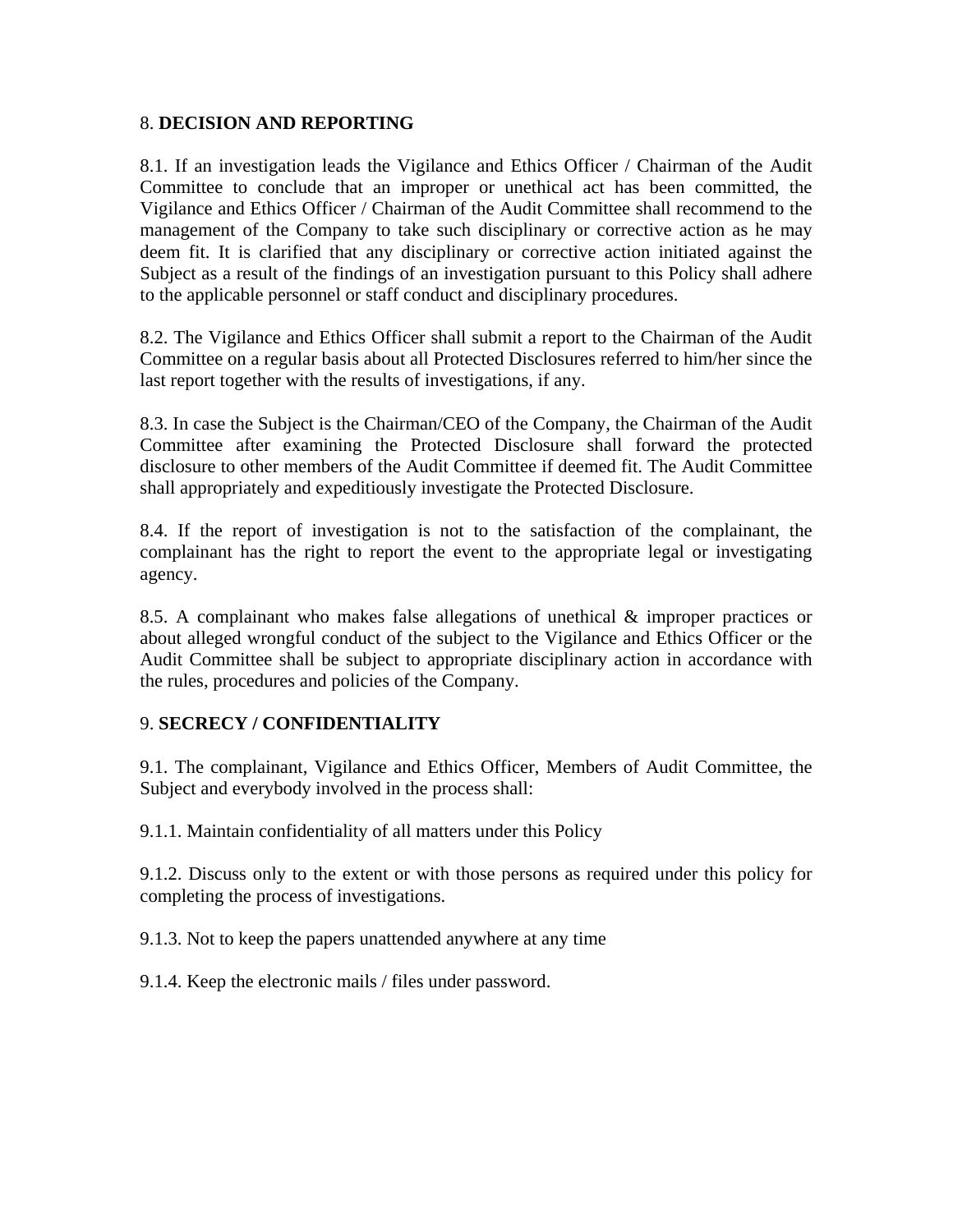#### 10. **PROTECTION**

10.1. No unfair treatment will be meted out to a Whistle Blower by virtue of his/ her having reported a Protected Disclosure under this policy. The company, as a policy, condemns any kind of discrimination, harassment, victimization or any other unfair employment practice being adopted against Whistle Blowers. Complete protection will, therefore, be given to Whistle Blowers against any unfair practice like retaliation, threat or intimidation of termination / suspension of service, disciplinary action, transfer, demotion, refusal of promotion or the like including any direct or indirect use of authority to obstruct the Whistle Blower's right to continue to perform his duties/functions including making further Protected Disclosure. The company will take steps to minimize difficulties, which the Whistle Blower may experience as a result of making the Protected Disclosure. Thus if the Whistle Blower is required to give evidence in criminal or disciplinary proceedings, the Company will arrange for the Whistle Blower to receive advice about the procedure, etc.

10.2. A Whistle Blower may report any violation of the above clause to the Chairman of the Audit Committee, who shall investigate into the same and recommend suitable action to the management.

10.3. The identity of the Whistle Blower shall be kept confidential to the extent possible and permitted under law. The identity of the complainant will not be revealed unless he himself has made either his details public or disclosed his identity to any other office or authority. In the event of the identity of the complainant being disclosed, the Audit Committee is authorized to initiate appropriate action as per extant regulations against the person or agency making such disclosure. The identity of the Whistle Blower, if known, shall remain confidential to those persons directly involved in applying this policy, unless the issue requires investigation by law enforcement agencies, in which case members of the organization are subject to subpoena.

10.4. Any other Employee assisting in the said investigation shall also be protected to the same extent as the Whistle Blower.

10.5. Provided however that the complainant before making a complaint has reasonable belief that an issue exists and he has acted in good faith. Any complaint not made in good faith as assessed as such by the Audit Committee shall be viewed seriously and the complainant shall be subject to disciplinary action as per the Rules of the Company. This policy does not protect an employee from an adverse action taken independent of his disclosure of unethical and improper practice etc. unrelated to a disclosure made pursuant to this policy.